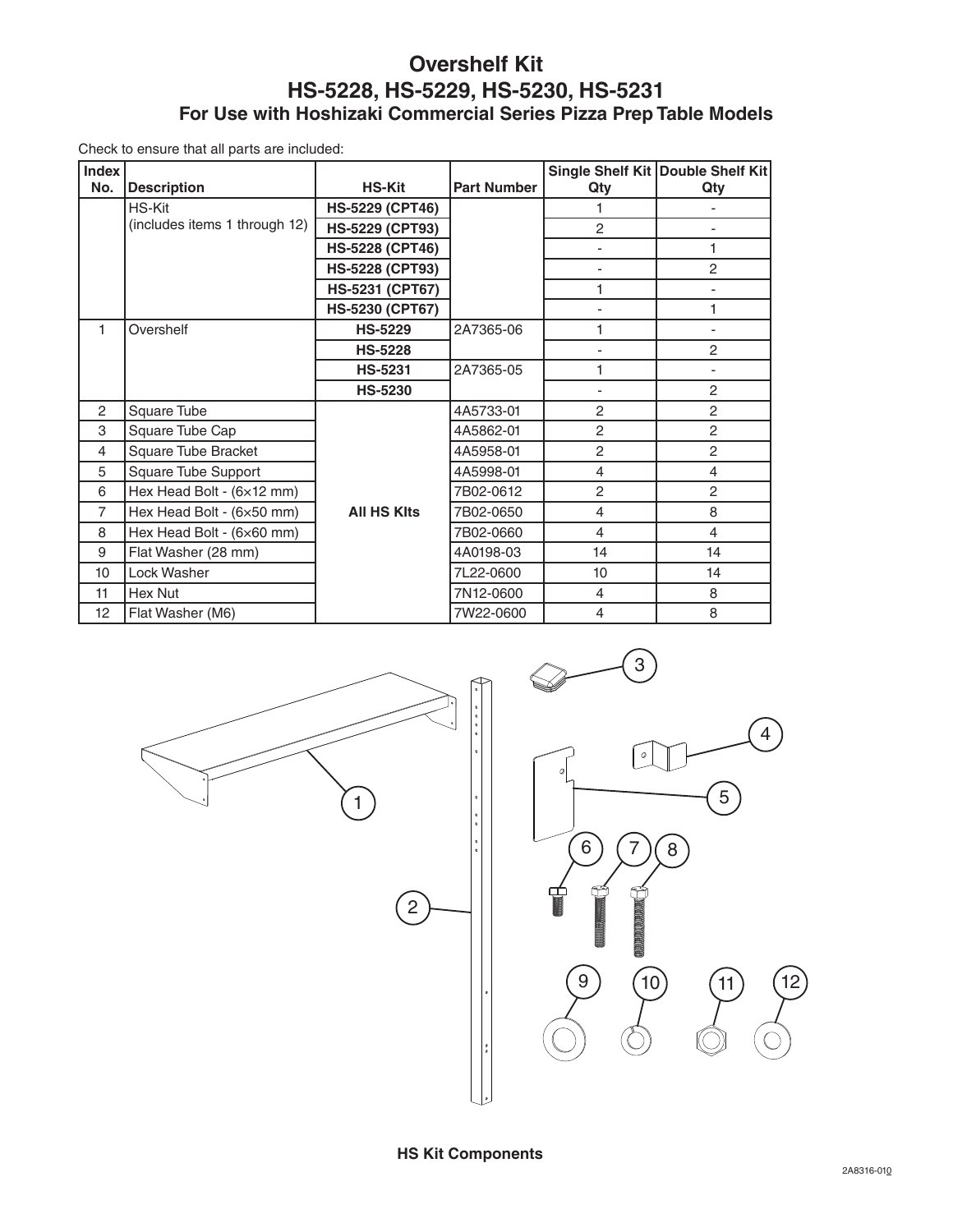• This appliance should be repaired only by qualified service personnel to reduce the risk of death, electric shock, serious injury, or fire.

 **WARNING**

- No installation or service should be undertaken until the technician has thoroughly read these instructions. Failure to install this kit in accordance with these instructions will adversely affect safety, performance, component life, and warranty coverage.
- To reduce the risk of electric shock, do not touch the plug with damp hands.
- Before servicing; empty the appliance, then unplug the appliance from the electrical outlet.
- Maximum load per shelf:

| <b>Total Maximum Weight Per Shelf</b> |                 |  |  |
|---------------------------------------|-----------------|--|--|
| CPT46/CPT93                           | CPT67           |  |  |
| 120 lb. (54 kg)                       | 180 lb. (82 kg) |  |  |

- Use care when stacking product on the shelves to prevent items from falling.
- Do not climb, stand, or hang on the appliance, drawers, or shelves. Death or serious injury could occur or the appliance could be damaged.

## **Installation Instructions**

- 1) Remove all items from the appliance, then unplug the appliance from the electrical outlet. Access the rear of the appliance.
- 2) Using 6×60 hex head bolts (8), lock washers (10), and flat washers (9), secure square tubes (2) to the rear panel. See Fig. 1. Do not tighten at this time. Note: Leave enough room to install square tube supports (5) in step 3.
- 3) Using 6×12 hex head bolts (6), lock washers (10), and flat washers (9), place and secure square tube supports (5) and square tube brackets (4) to the rear panel and tighten.
- 4) Snug all hardware installed in steps 2 and 3.
- 5) Insert square tube caps (3) into the top of square tube (2).

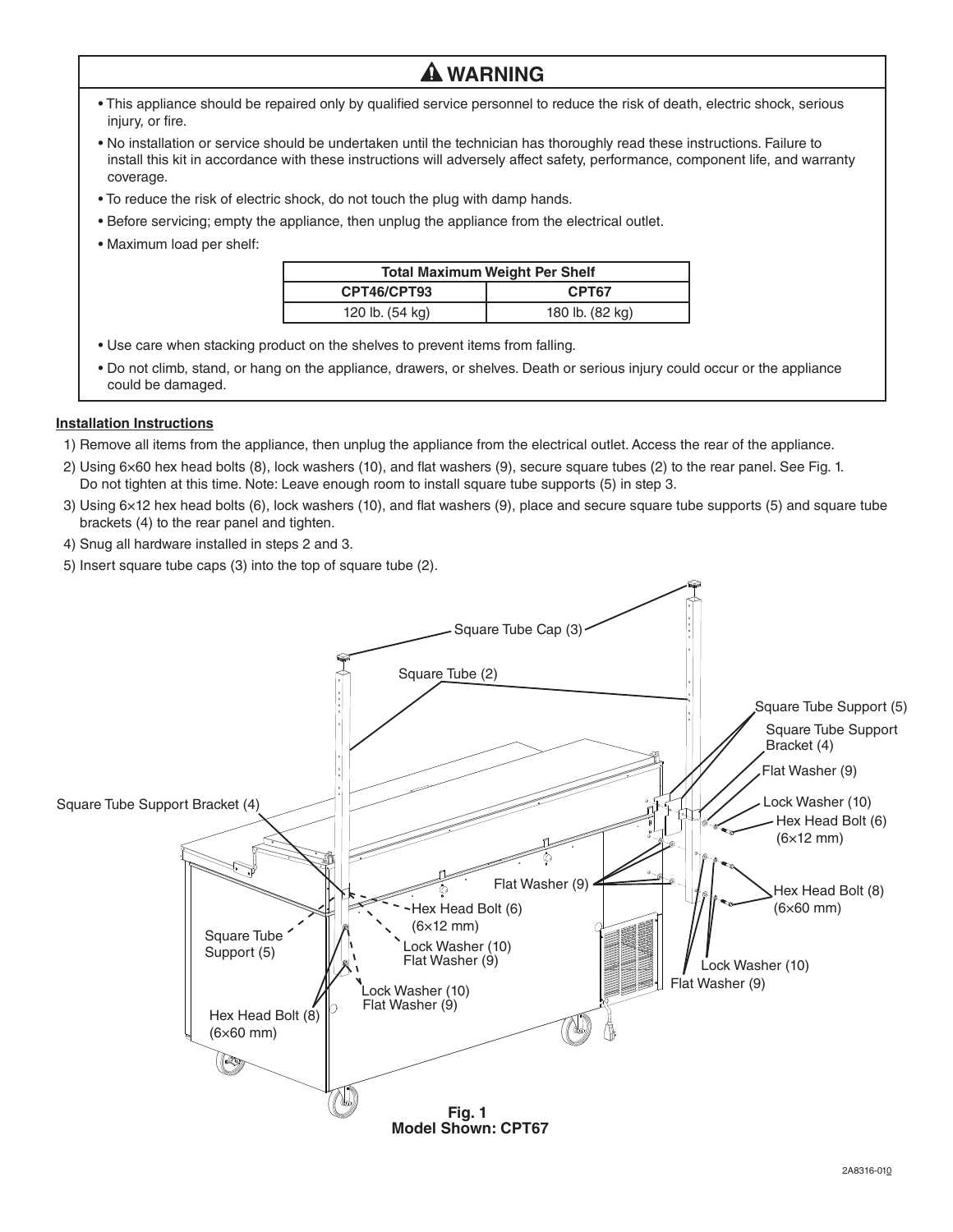